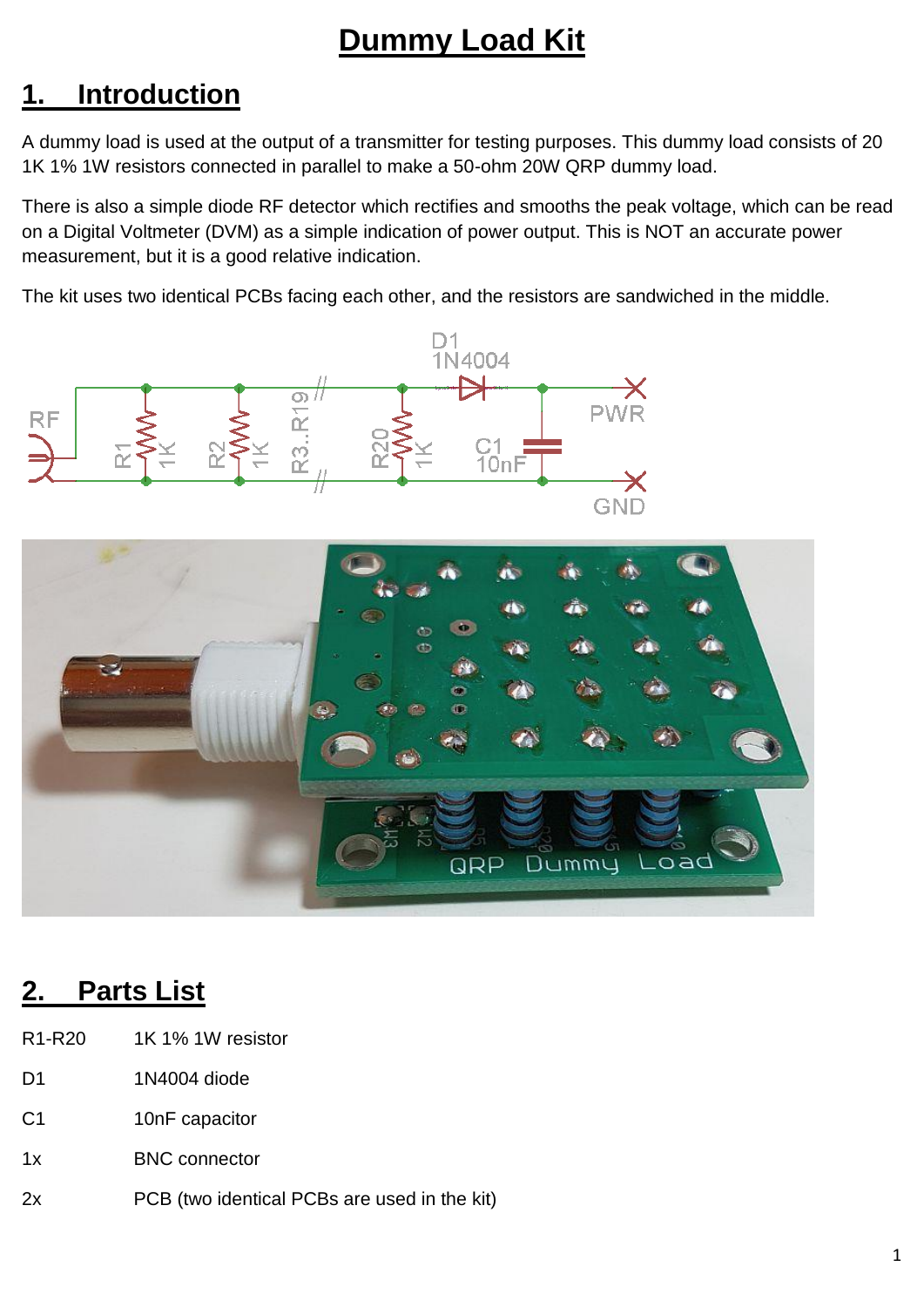# **3. Assembly instructions**

Assembly of this kit is quite straightforward. Please refer to the layout diagram and PCB tracks diagrams below, and follow the steps carefully.





## **3.1 Inventory kit**

First check the components in the kit, and identify each one.

Note that 22 resistors are supplied with the kit, so you will have 2 spare. The spares were just in case the kit packer made an error.

The two PCBs may be supplied joined together. There is a cut along the join. Just snap them apart along the scored join.

## **3.2 Fit diode D1 and capacitor C1**





Choose one of the PCBs as the bottom PCB. Install components with the printed silkscreen up, as shown. Bend diode D1 as indicated above, so it will stand vertically when installed on the PCB. Install and solder D1 and C1.

The "RF Out" BNC connector may optionally be installed if needed. Perhaps "RF In" would have been a more appropriate label. You may wish to use this dummy load with a BNC-coax-BNC cable or adapter to your transmitter. Or you may want to install the dummy load in a box etc., in which case you may decide not to install the BNC connector.

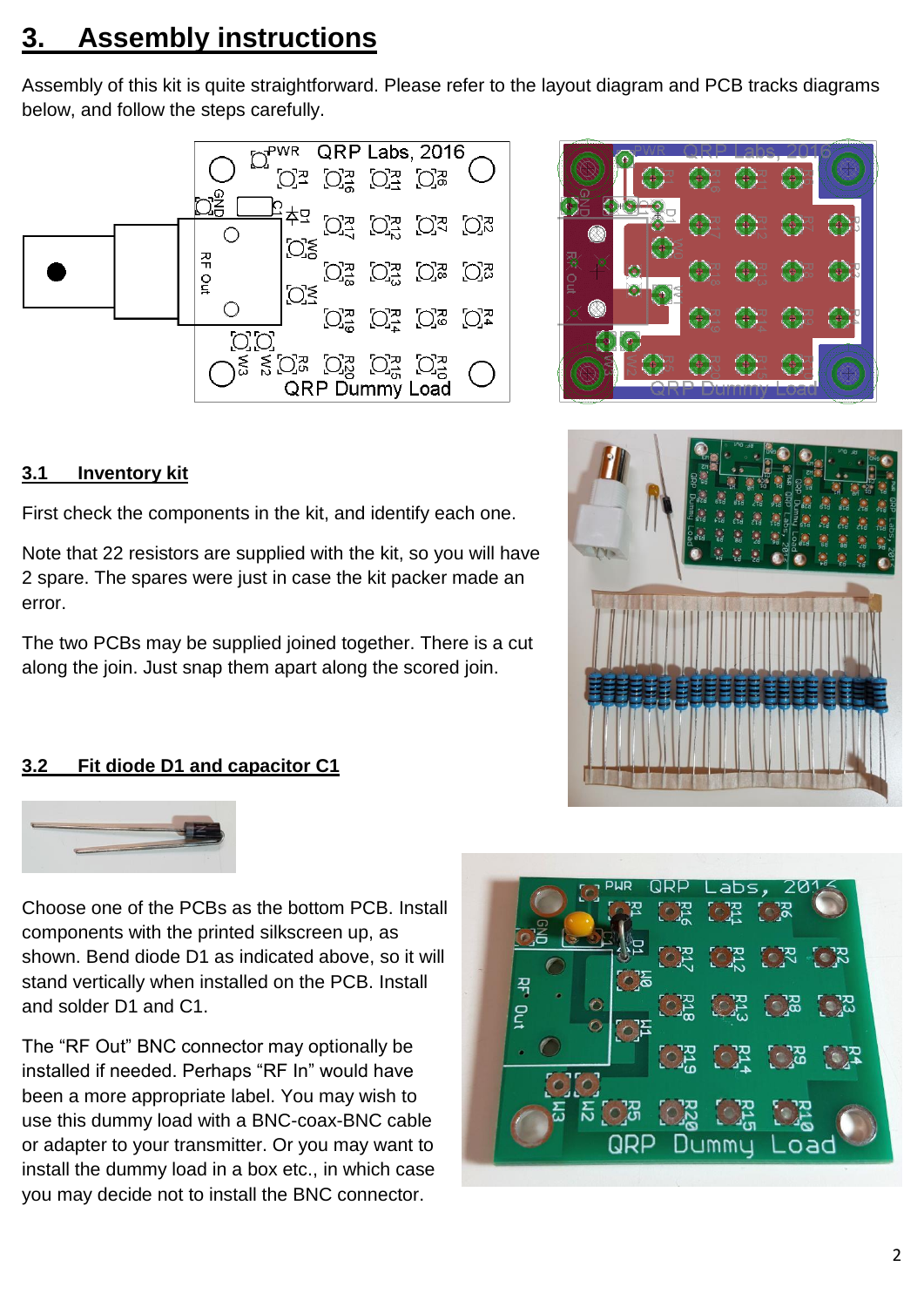## **3.3 Install R1-R20, 1K resistors**

Next install and solder the 20 resistors on the bottom PCB. Push the resistor wire all the way into the hole so that the resistor body is sitting on the PCB. Minimising wire length helps reduce stray inductance which could harm the performance at high frequencies. Cut the surplus wires on the bottom side of the PCB.

Ensure good solder joints. Remember these resistors are larger than the ones you may normally be used to, so will soak up more heat. It may need a little longer application of the soldering iron to make a good joint.

## **3.4 Fit jumper W2-W3 on the top PCB**

Fit a jumper wire at W2-W3 on the TOP PCB only. **Do NOT fit this jumper PCB on the bottom PCB!**

This wire connects the top ends of the parallel resistors to the ground plane around the edge of the top PCB.

## **3.5 Trim resistor wires to fit to the top PCB.**

Now we come to what could easily have become the most difficult part of this assembly: aligning and fitting all these bent resistor wires into the 20 holes in the top PCB! Believe me, it's a very annoying and tedious job.

Fortunately, we came up with a life-saving solution that makes it very easy. Hold the lower PCB with the RF connector facing away from you. Cut each of the five columns of wires, at increasing lengths as shown in the photo (right). The left-most column of resistors should be about 1cm, and the rightmost column leave un-cut. Interpolate, for the middle columns.





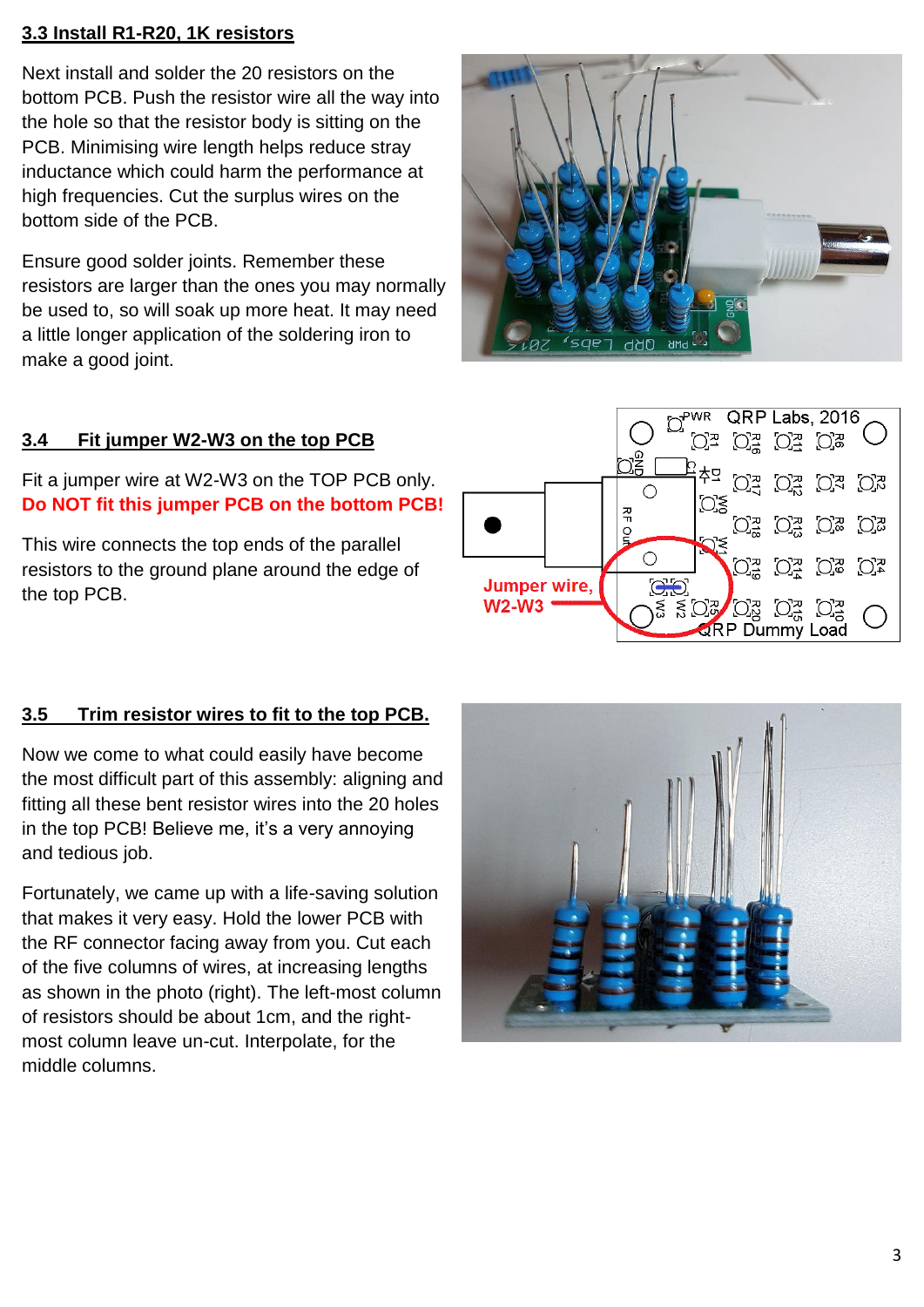#### **3.6 Fit top PCB to top end of resistors**

Now you will see how easy it is to fit those 20 wires into the PCB holes. Make sure you have the top PCB orientated with the silkscreen printing facing DOWN, towards the bottom PCB. Refer to the photographs!

Tilt the PCB and start by fitting the right-most column (longest wires). You only need to align 4 wires! Now push the wires through so that the PCB comes to the next column of 4 wires, align them, and push into the holes. Repeat until all the five columns (meaning all 20 wires) are all in place. The process is shown below left and the end result, below right.



Now with all the wires in place, it is a simple matter to solder each wire, and trim off the excess wire with a wire-cutter. It's a good idea to solder one resistor in each corner first, then make sure that you are happy with the alignment of the two PCBs before soldering the remaining 16 resistors. The PCBs look nicer if they are properly parallel to each other!

### **3.7 Fit final jumper wire connection**

The final and very important step, is to fit a wire connecting the resistor ends on the top PCB, to the groundplane of the bottom PCB! Without this, there is no connection from the resistor end to the ground of the BNC socket!

The easiest way to do this is to use one wire of one of the spare resistors. It seems easiest to fit this jumper wire once ALL the other components are soldered in place, in this PCB sandwich.

Be sure to insert the resistor straight through



vertically, from the correct hole on the top PCB (labelled W0) to the correct hole on the bottom PCB (labelled W1). When the identical PCBs are orientated this way, with their silkscreen printing facing each other, you will see that W0 on the top PCB lines up perfectly above W1 on the bottom PCB! Be careful not to fit anything in W1 on the top PCB, or W0 on the bottom PCB!

Refer to the photograph (above right) for clarification.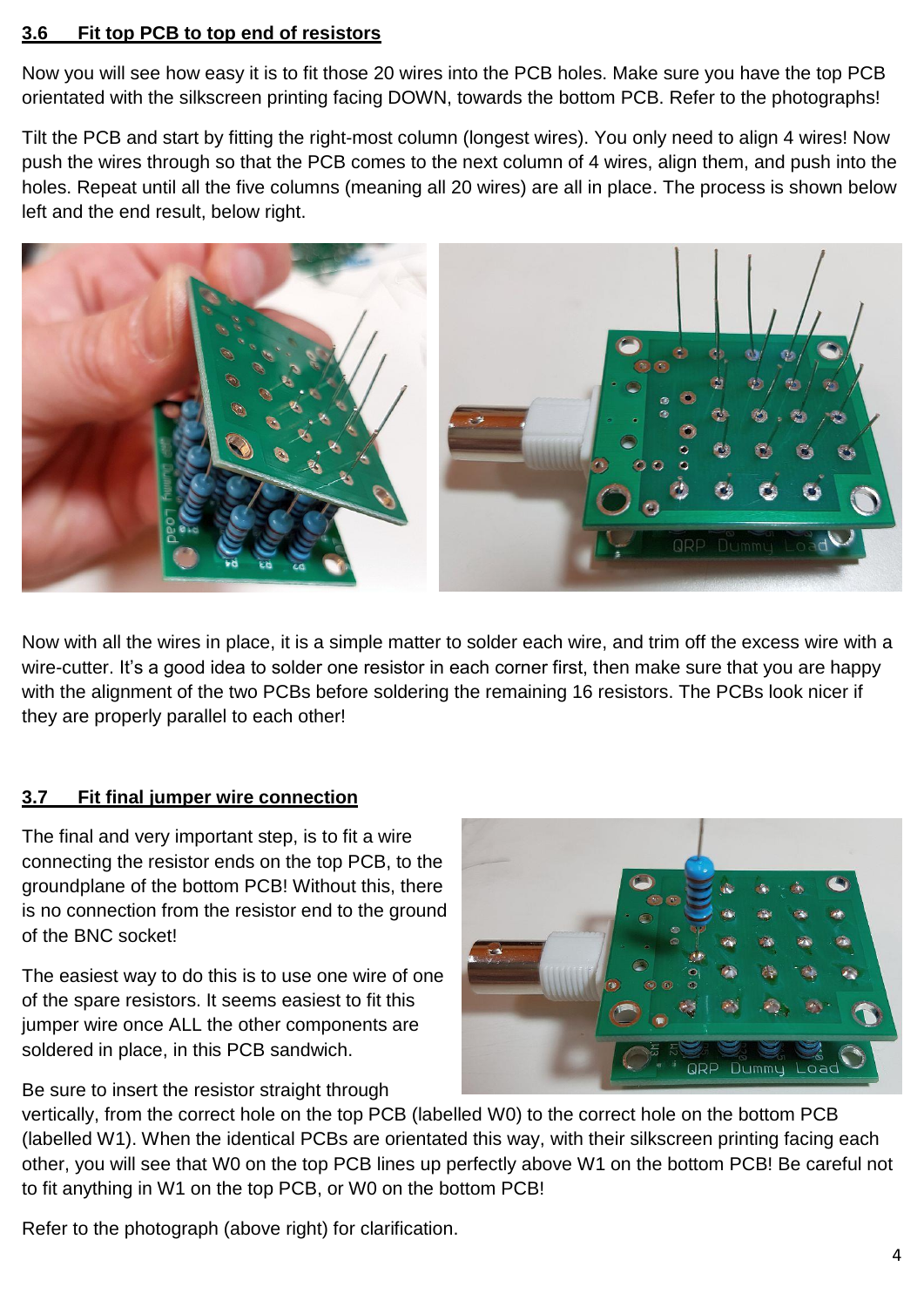# **4. Dummy load use and power measurement**

The power meter is now ready to use!

Note that the resistor ends soldered on the exposed (bottom) side of the lower PCB are connected to the RF centre pin of the RF connector. The resistor ends soldered to the exposed (top) side of the upper PCB are connected to Ground of the RF connector, and the ground-plane surrounding the edge of both PCBs, and the tinned holes in the corners of the PCBs.

To connect a DVM (or moving coil meter) to measure power, connect the DVM probes to the "PWR" and "GND" pads labelled on the bottom PCB (where you fitted D1 and C1).

The voltage measured is the peak voltage. Theoretically you can use this to calculate the power using

Power = peak voltage \* peak voltage / 100).



For example, if you measure a peak voltage of 20V, then the power is 4W.

HOWEVER, this is NOT an accurate power measurement circuit! It will give a useful indication of relative power but if you want accuracy, you will need to calibrate it carefully against an accurate power meter. The silicon diode (1N4004) has a nominal voltage drop of 0.6 or 0.7V. But this varies from one device to another. Furthermore it varies depending on the current through the diode, which itself is going to depend on the resistance of your DVM input. There is an RC-filtering action happening too as a result of the capacitor in the circuit, and so there is frequency dependence too.

So as I said – do not expect miracles, this power meter can give you an indication of output power but it nowhere near accurate or consistent.

As an example of what to expect, the following graphs show my measurements of one dummy load kit tested here (and photographed during construction, for the illustrations in this assembly manual). The measurements were made at 10MHz, and using RF power varied from 0.8mW to 10W. A QRP Labs 30m LPF was used following the power amplifier, with the dummy load connected at the output of the 30m LPF. The DVM measurement used a very inexpensive DVM (the ubiquitous yellow type, costing a few \$), and the "accurate" power measurement was made with the peak-peak measurement function of a 100MHz bandwidth digital oscilloscope.

The first graph (red) shows the full measurement made from 0.8mW to 10W.

The second graph (blue) shows exactly the same measurement data but zooms in on the very low power region 1 to 400mW.

**Again a reminder: these measurements are an EXAMPLE only. Results will vary from device to device, and with some frequency dependence too. Do not expect an accurate power measurement with this simple method, unless you calibrate with a known accurate power meter.**